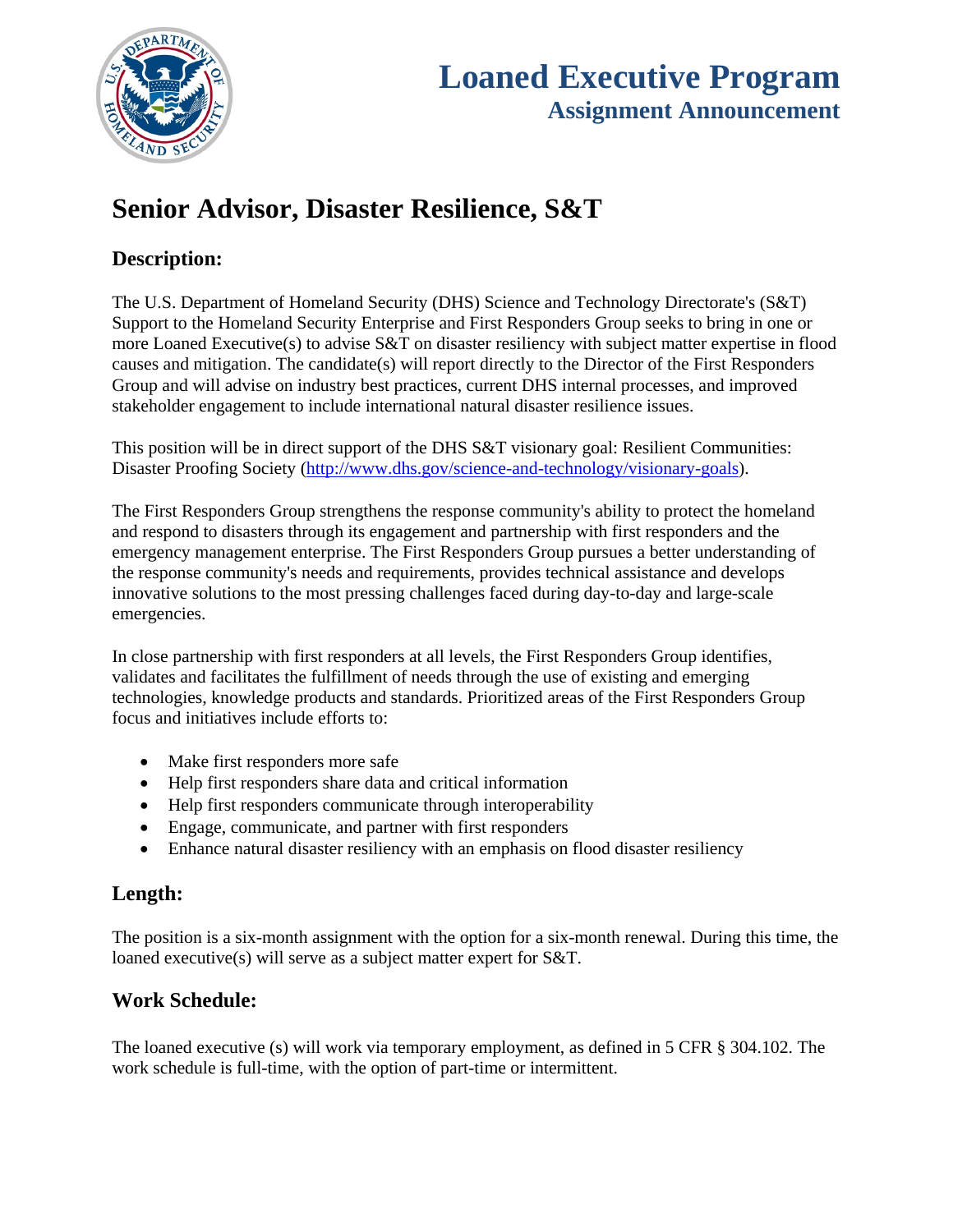## **Component:**

S&T

#### **Location:**

Washington, DC

### **Duties and Responsibilities:**

- Advise on the development of disaster resiliency oriented policies, procedures, directives, and outreach associated with S&T and other DHS components that have disaster responsespecific missions.
- Serve as a consultant on industry best practices for outreach and partnership with state, local, private sector, research organizations and non-governmental organizations.
- Advise on defining an approach to advance outcomes and success metrics for S&T research and development efforts based on the needs and requirements of the first responder community.

## **Eligibility Requirements:**

All candidates must have/be:

- Extensive senior-level experience in disaster resilience with strong subject matter expertise in all aspects of flood causes and mitigation, including the National Flood Insurance Program.
- Substantial knowledge of natural disaster resiliency, related policy, and disaster response architecture.
- partnerships for natural disaster resiliency. Extensive, senior-level expertise in the development and fostering of public-private
- Meet DHS suitability requirements. All suitability-related issues need to be resolved in advance of the actual assignment to ensure immediate operational engagement.
- This position requires the filing of a Confidential Financial Disclosure Report (OGE Form 450).

## **Application Deadline:**

June 10, 2016 at 11:59 p.m. EDT

Application Requirements and How to Apply:

To apply, please e-mail a resume with "S&T First Responders" in the subject line to loanedexecutive@hq.dhs.gov before 11:59 p.m. EDT of the deadline date.

### **Whom to Contact for Additional Information:**

Karinda L. Washington at Karinda.Washington@hq.dhs.gov.